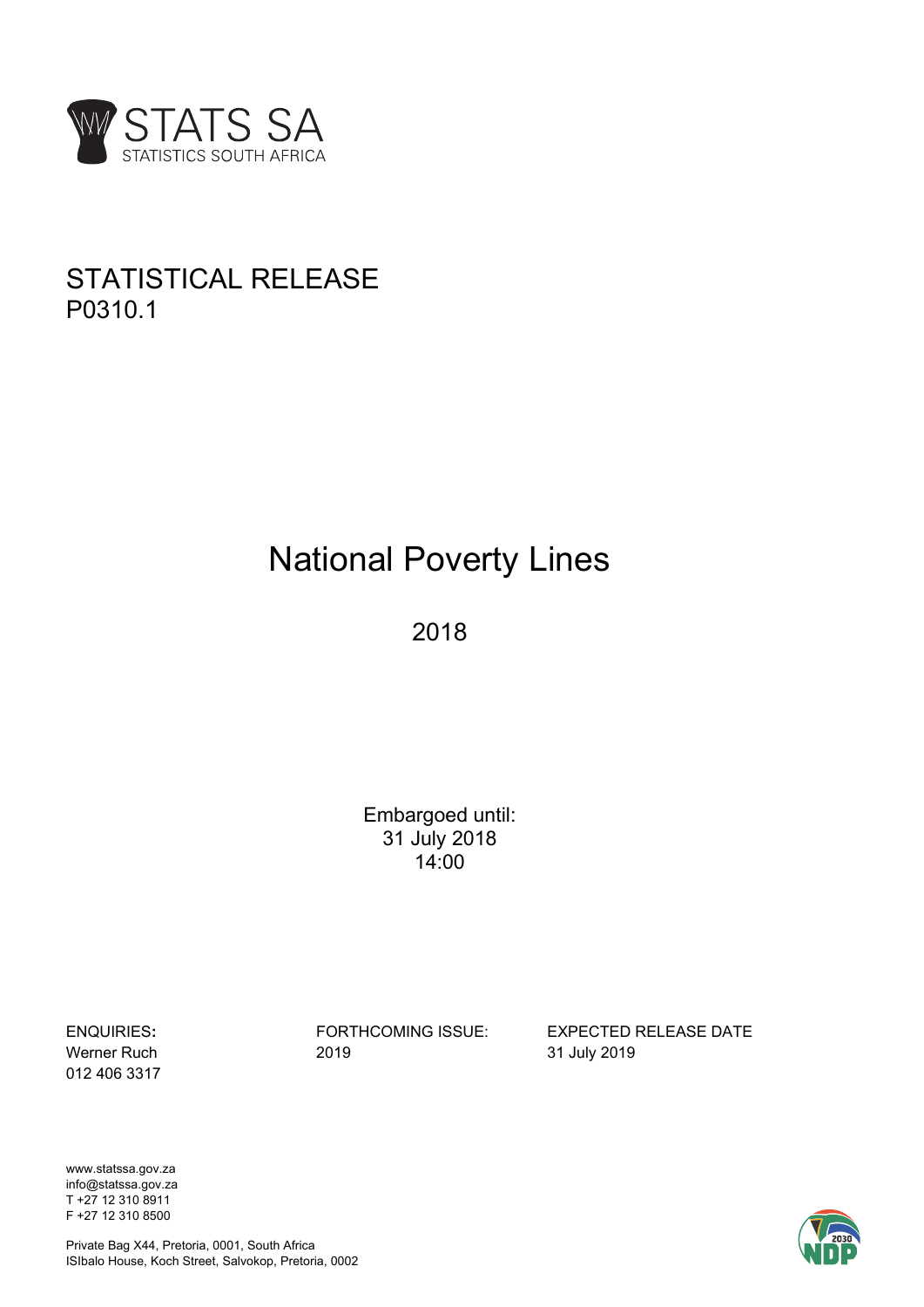# **CONTENTS**

### **List of tables**

| Table 2: Inflation-adjusted national poverty lines, 2006 to 2018 (per person per month in rands)  3 |  |
|-----------------------------------------------------------------------------------------------------|--|
|                                                                                                     |  |

# **List of figures**

Figure 1: Inflation-adjusted national poverty lines, 2006 to 2018 (per person per month in rands) .......... 4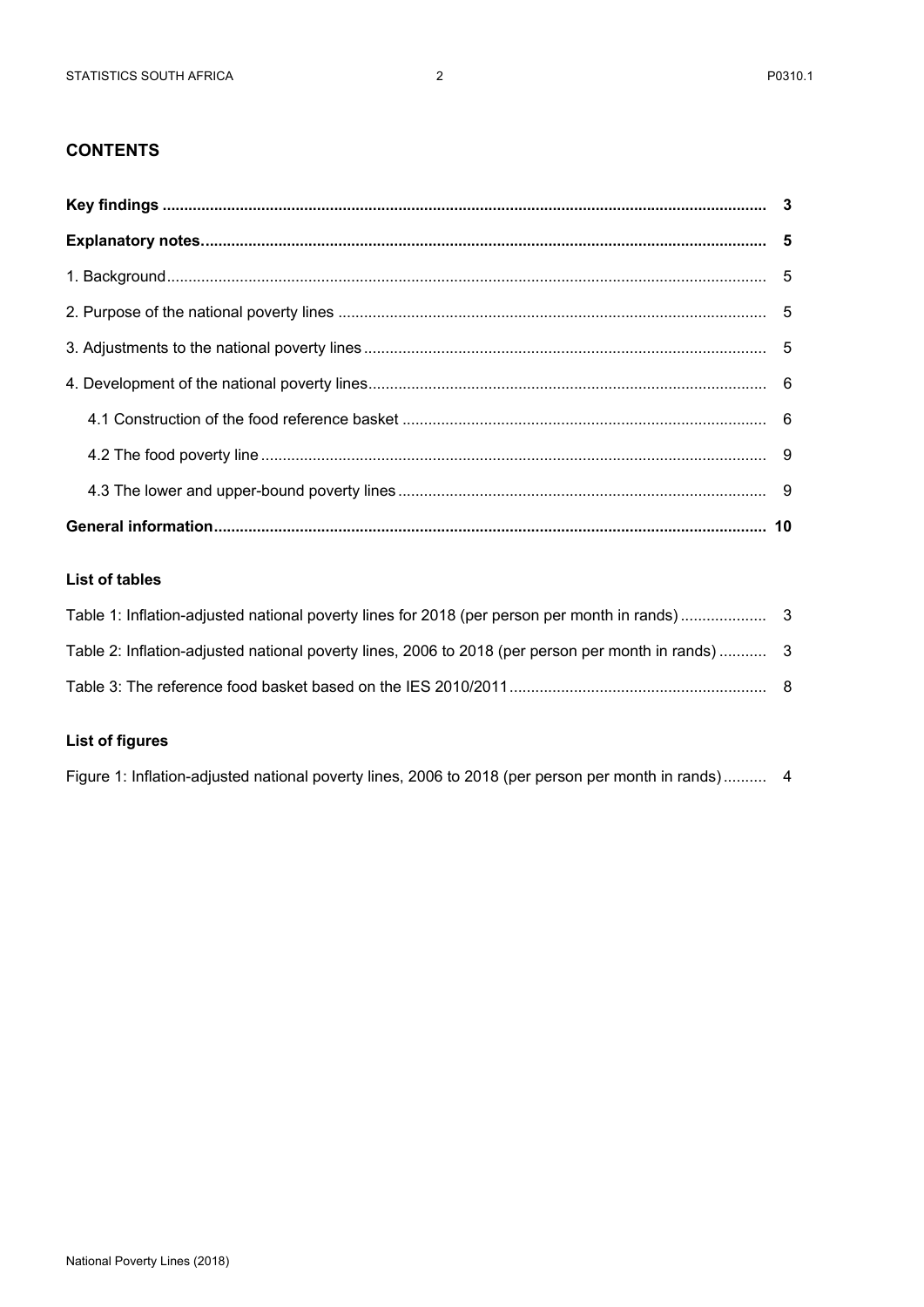# **KEY FINDINGS**

Changes in the cost of living (i.e. price changes for goods and services) require that we make regular adjustments to the national poverty lines (NPLs) to maintain their integrity and relevance over time. The most common change we make is to annually adjust the NPLs using the Consumer Price Index (CPI) series. Table 1 below shows the results of these adjustments and provides the 2018 line values for the three national poverty lines (linked to April 2018 prices).

#### **Table 1: Inflation-adjusted national poverty lines for 2018 (per person per month in rands)**

| <b>Poverty line</b>             | 2018 line values |
|---------------------------------|------------------|
| Food poverty line (FPL)         | 547              |
| Lower-bound poverty line (LBPL) | 785              |
| Upper-bound poverty line (UBPL) | 1 183            |

The national poverty lines were constructed using the cost-of-basic-needs approach which links welfare to the consumption of goods and services. The lines contain both food and non-food components of household consumption expenditure.

- *Food poverty line* **R547** (in April 2018 prices) per person per month. This refers to the amount of money that an individual will need to afford the minimum required daily energy intake. This is also commonly referred to as the "extreme" poverty line;
- *Lower-bound poverty line* **R785** (in April 2018 prices) per person per month. This refers to the food poverty line plus the average amount derived from non-food items of households whose total expenditure is equal to the food poverty line; and
- *Upper-bound poverty line* **R1 183** (in April 2018 prices) per person per month. This refers to the food poverty line plus the average amount derived from non-food items of households whose food expenditure is equal to the food poverty line.

Table 2 and Figure 1 below shows the inflation-adjusted poverty line series for the period 2006 to 2018. These poverty line values are benchmarked to the most recent household expenditure data available, namely the Income and Expenditure Survey (IES) 2010/2011.

#### **Table 2: Inflation-adjusted national poverty lines, 2006 to 2018 (per person per month in rands)**

| Year* | <b>Food Poverty</b><br>Line (FPL) | Lower-bound<br><b>Poverty Line</b><br>(LBPL) | <b>Upper-bound</b><br><b>Poverty Line</b><br>(UBPL) |
|-------|-----------------------------------|----------------------------------------------|-----------------------------------------------------|
| 2006  | 219                               | 370                                          | 575                                                 |
| 2007  | 237                               | 396                                          | 613                                                 |
| 2008  | 274                               | 447                                          | 682                                                 |
| 2009  | 318                               | 456                                          | 709                                                 |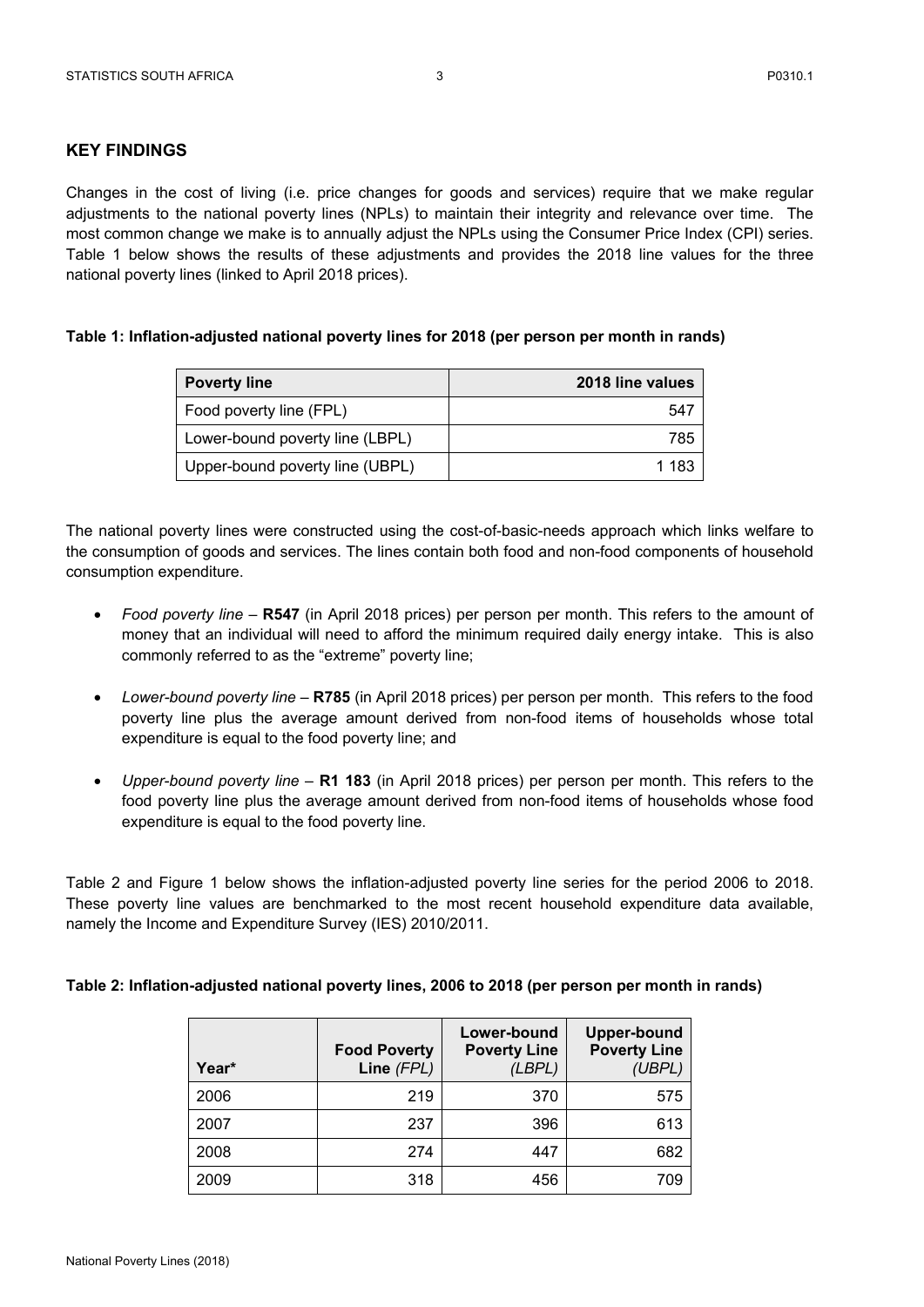| 2010         | 320 | 466 | 733     |
|--------------|-----|-----|---------|
| 2011         | 335 | 501 | 779     |
| 2012         | 366 | 541 | 834     |
| 2013         | 386 | 572 | 883     |
| 2014         | 417 | 613 | 942     |
| 2015 (April) | 441 | 647 | 992     |
| 2016 (April) | 498 | 714 | 1 0 7 7 |
| 2017 (April) | 531 | 758 | 1 1 3 8 |
| 2018 (April) | 547 | 785 | 1 1 8 3 |

\* Unless otherwise indicated, the values are linked to March prices of their respective years

# **Figure 1: Inflation-adjusted national poverty lines, 2006 to 2018 (per person per month in rands)**



Belukke

**Risenga Maluleke Statistician-General**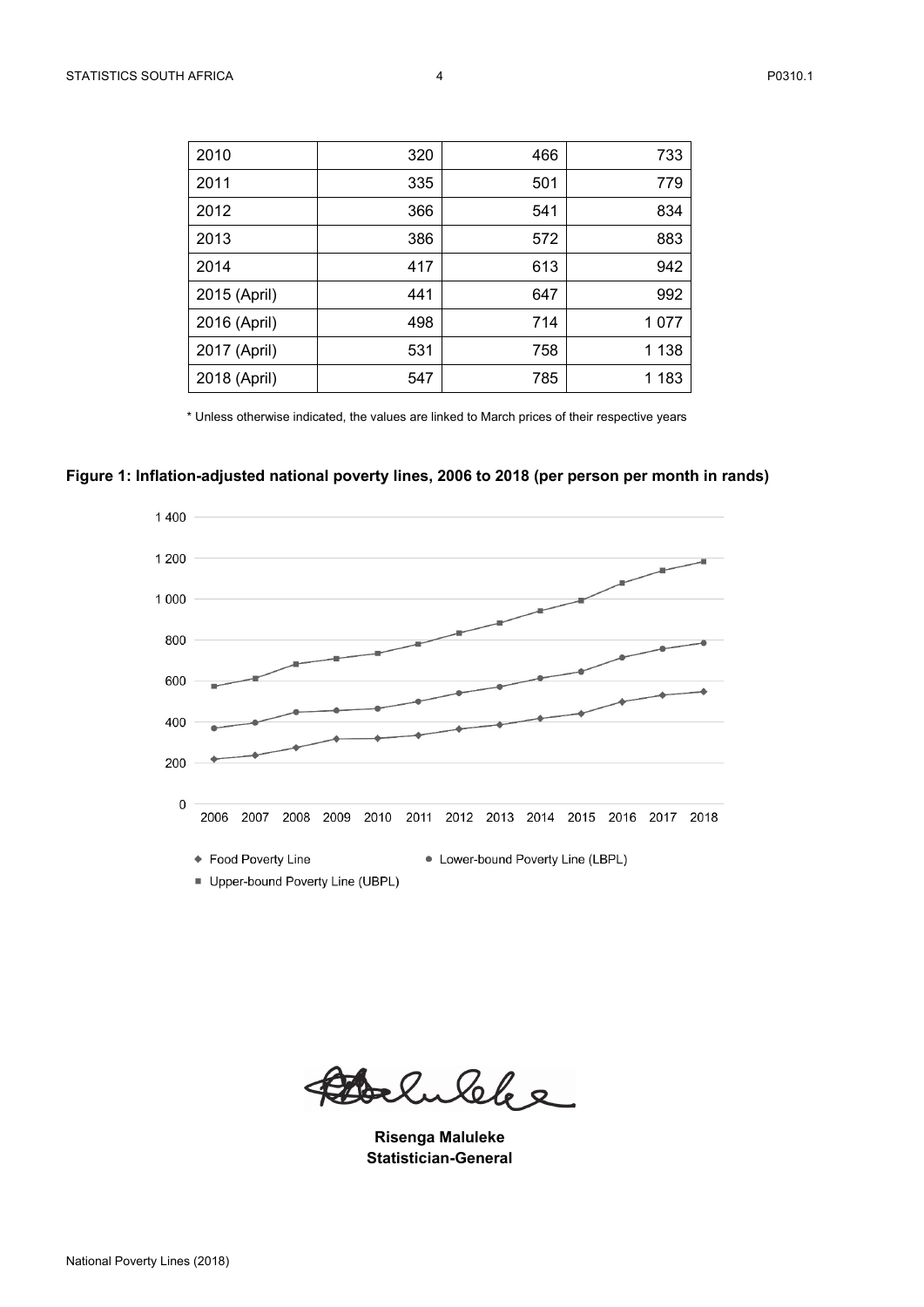# **1. Background**

Poverty lines are important tools that allow for the statistical reporting of poverty levels and patterns, as well as the planning, monitoring and evaluation of poverty reduction programmes and policies. In 2007, Stats SA was officially tasked by government to establish a threshold that could be used in standardising the moneymetric measurement of poverty for the country. After extensive stakeholder consultations, expert engagements and several discussion documents on the appropriate approach for poverty measurement in South Africa, Stats SA published the country's official national poverty lines in 2012. In developing the national poverty lines, Stats SA used an internationally recognised approach, namely the cost-of-basicneeds approach, which links welfare to the consumption of goods and services. In 2015, Stats SA published rebased NPLs using updated household expenditure data sourced from the IES 2010/2011.

# **2. Purpose of the national poverty lines**

The primary purpose of the national poverty lines is to provide a tool for the statistical measurement of money-metric poverty. More specifically, the NPLs were developed to:

- a) Provide a consistent and constant benchmark against which progress on a money-metric/ expenditure-based dimension of poverty can be monitored;
- b) Improve the country's ability to target developmental policies and programmes, both towards specific groups and/or regions (through determining the poverty profile); and
- c) Increase knowledge production for policy development and reform around poverty reduction and eradication.

It is important to note that the national poverty lines were *not* designed to be used for:

- Determination of equitable share to provinces
- Setting the national minimum wage
- Determining eligibility thresholds
- Determining the amount to be paid for social grants

Nevertheless, the NPLs can help inform and serve as a possible input into some of these processes in ways that could create pro-poor dimensions.

## **3. Adjustments to the national poverty lines**

Changes in the cost of goods and services, as well as changes in household consumption patterns are both key elements that need to be accounted for during maintenance of the NPLs. Both are expected to change over time, although in different ways and at different rates (for example, the cost of goods and services tends to change more rapidly and frequently compared to household consumption patterns). As time goes on, changes in the cost of living affect the purchasing power or value implied by the poverty lines. Therefore, to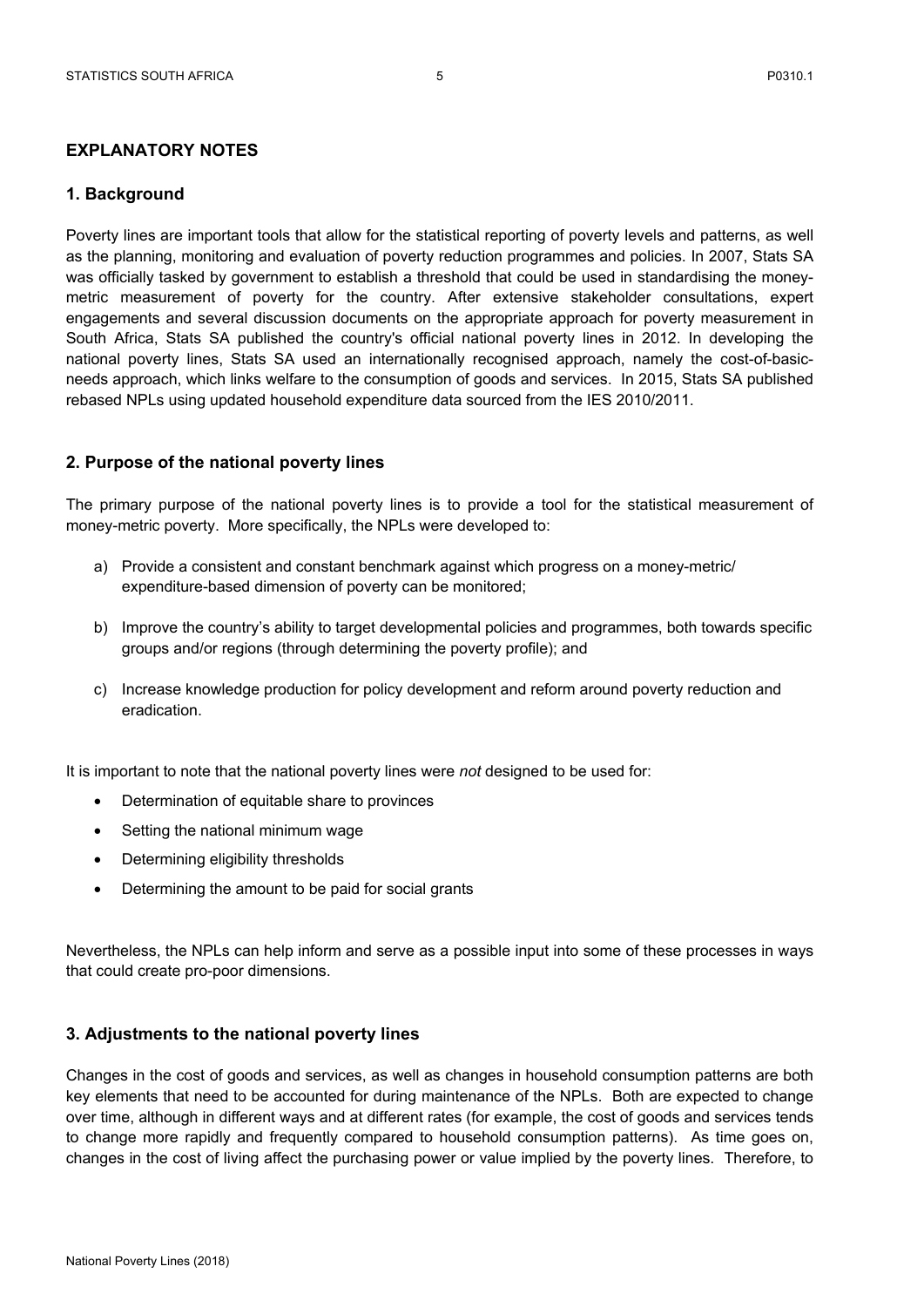maintain the integrity of the NPLs, two types of updates are required, namely 1) adjustment by means of an inflation index and 2) construction of new poverty lines.

The construction of new poverty lines is generally done once every 5 to 10 years or when there are notable changes observed in household consumption patterns. The latest rebasing of the NPLs was done using IES 2010/2011 data to create the benchmark 2011 national poverty lines. Since this last rebasing, Stats SA has used the CPI series to make annual price adjustments to the benchmark 2011 NPLs to ensure they are reflective of current prices (Section 4 goes into further detail about the most recent rebasing).

Because food and non-food prices do not always move in tandem with each other (that is, in the same direction and by the same magnitude), each component of the poverty line is adjusted separately. Meaning that the food portion of the NPLs is adjusted using the CPI for food items and the non-food portion of the NPLs (LBPL and UBPL) are adjusted using a CPI of non-food items.

# **4. Development of the national poverty lines**

Following the release of the IES 2010/2011, Stats SA initiated a process to rebase the three national poverty lines (FPL, LBPL and UBPL) to bring them in line with the latest household expenditure data. The original set of poverty lines were benchmarked to information gathered from the IES 2000. The rebasing was completed in 2014 and the updated national poverty lines were published in 2015.

The need for rebasing the national poverty lines emanates from the fact that spending and consumption patterns change over time. This means the basket of goods and services on which the existing poverty lines were based may have changed, making it necessary to update estimates using recent consumption data in order to make sure that the lines remain relevant and accurate. In this way, the official poverty lines used in South Africa take account of changing needs, preferences and social conditions. Rebasing also allows for the calculation of poverty lines based on improved sampling frames and data collection methods.

## **4.1 Construction of the food reference basket**

The IES 2010/2011 used a combination of recall and diary methods to collect data from sampled households, and a total of 752 different goods and services were reported. Of the 752 good and services reported, a total of 329 different food items can be identified.

The application of the cost-of-basic-needs approach can be broken down into three steps: (1) determination of a reference food basket on which the food component of welfare is anchored; (2) computation of the cost of the food basket that enables households to meet a normative nutritional standard (2 100 calories per person per day) to derive the food poverty line; and (3) adding to this cost an allowance for the consumption of non-food basic necessities (such as clothing, shelter, transportation, education, etc.) to determine the lower- and upper-bound poverty lines.

Earlier it was mentioned that there were over 300 different food items reported in IES 2010/2011. Two important conclusions can be drawn from this large number of foods reported. One is that the South African population has diverse food preferences and the second is that the normative per capita per day caloric requirement can be satisfied using a wide range of food baskets which may vary by location and over time. The multiplicity of possible food bundles that can be consumed by South African households to satisfy the minimum food-energy intake requirements necessitates construction of a reference basket that is representative of overall consumption patterns while also anchored in representative levels. This is the same approach that was used by Stats SA to derive the original reference food basket using the IES 2000.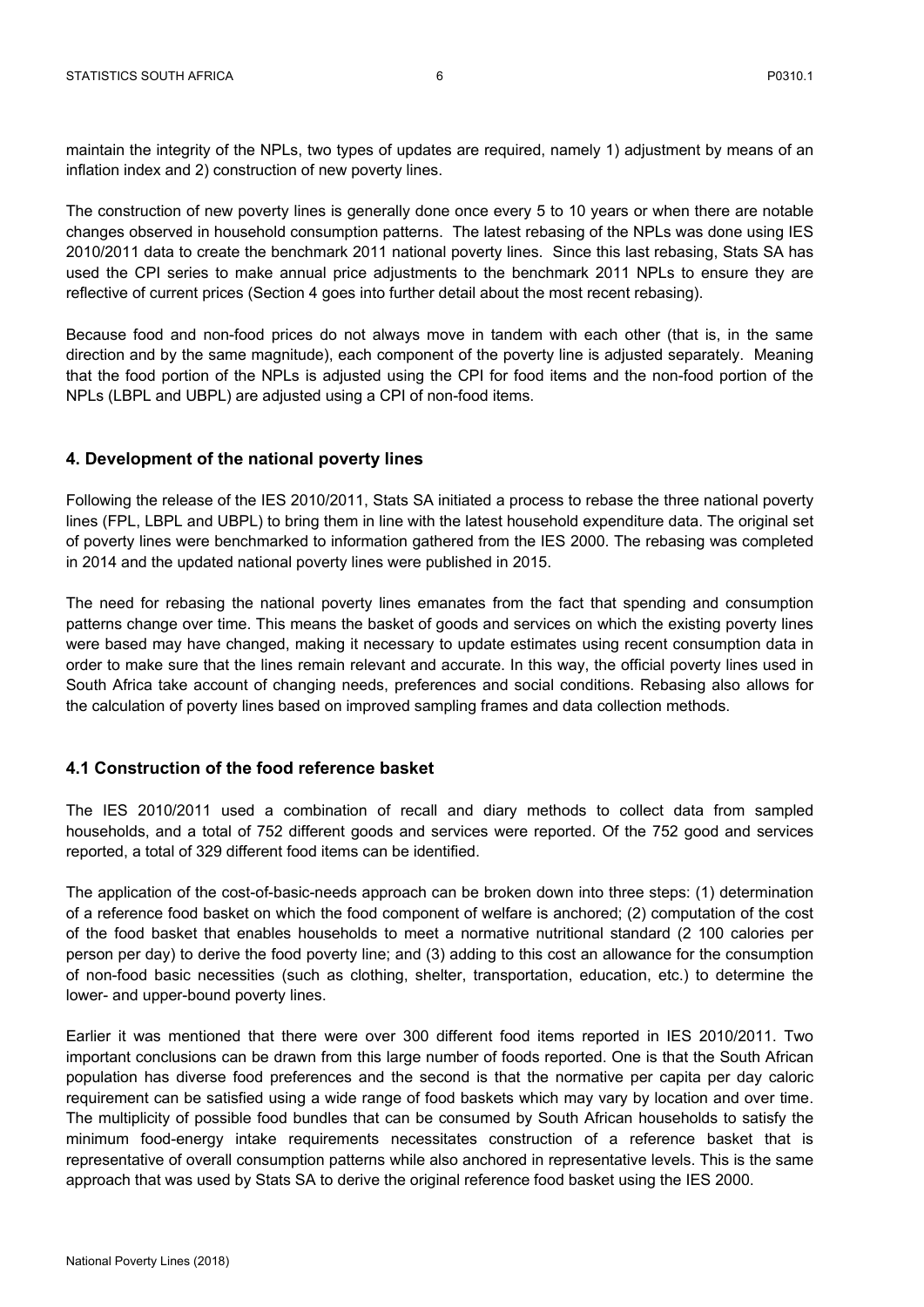Two stages are followed. The first stage involves determination of nationally common foods at household level, following the same criterion as that used for selecting the CPI food basket. This criterion combines information on food item expenditure-shares and information about the numbers of households reporting item expenditure. The threshold for food-expenditure share per item was set at 0,5% and the minimum number of households required to report on the food item for it to be considered common was set at 10%. A total of 31 food items were identified in stage 1 as being nationally representative.

The second stage of the construction of the reference food basket involves determination of a reference group of households that are fairly representative of national consumption patterns and levels at common prices. The motivation for seeking this reference group of households emanates from the fact that food preferences differ significantly by income and expenditure levels. Households with high income/expenditure tend to pay more per calorie for foods compared to households with low income/expenditure. This is because low-income/expenditure households tend to have smaller food baskets with consumption patterns that are characterised by high consumption levels of "survival foods" or relatively cheap calories, whilst highincome/expenditure households purchase more costly calories, may consume more protein-rich diets and may also consider other characteristics of food such as taste, convenience or simply the brand name.

In line with the original methodology, the rebasing process used households in the lower to middle range of consumption expenditure (households in deciles 2 to 4 of per capita expenditure) as the reference households for determination of the food basket. Thus, item expenditure-shares for the 31 food items determined in stage 1 were calculated for the reference households, and only items with at least 0,5% share of total consumption were retained, yielding a reference food basket comprised of 27 food items, and is shown in Table 3. This was after the exclusion of "clear beer" and "unspecified food" from the final basket (meaning the original basket consisted of 29 food items). Beer was excluded because it is not consumed by all members in a typical household; while unspecified food was excluded because it is not possible to determine its energy (calorie) content and its price per calorie.

The reference food basket shown in Table 3 contains a wide range of food groups, including meat, fish, poultry and their products; beverages; oils and fats; grain products; fruits and vegetables; dairy products; and other food items such as sugar, burgers, soup powders, and so forth. It is important to note that the basket presented below does not represent a recommended food plan for the South African population. It is simply an analytical tool based on the criteria specified above for selecting food items that are representative of food consumption patterns as reported in IES 2010/11.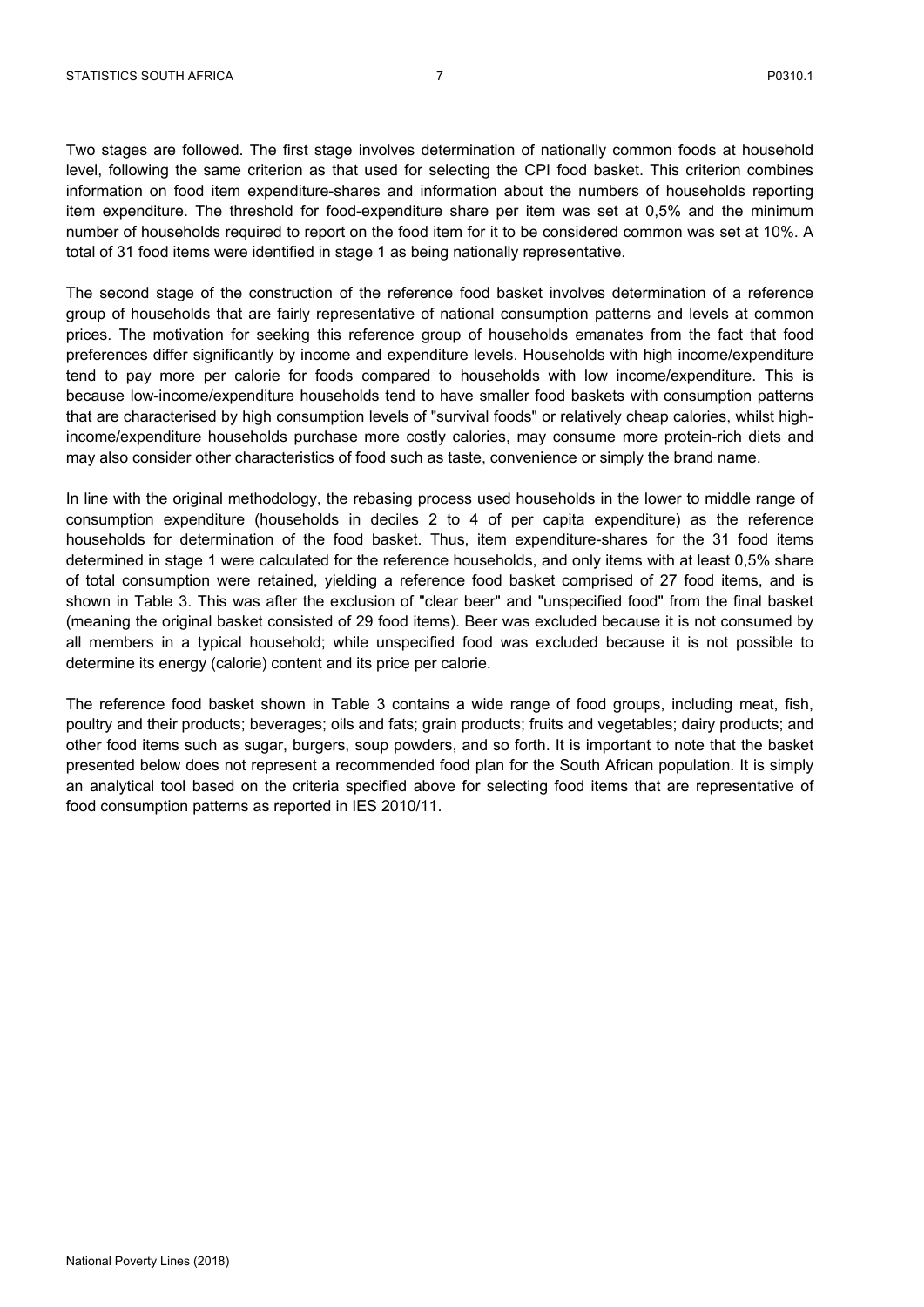# **Table 3: The reference food basket based on the IES 2010/2011**

| <b>Expenditure category</b>            | <b>Food Item</b>                          |
|----------------------------------------|-------------------------------------------|
| Grain products                         | Mealie meal/maize flour                   |
|                                        | Brown bread                               |
|                                        | White bread                               |
|                                        | Rice                                      |
|                                        | Cake flour                                |
| Fish, meat, poultry and their products | Poultry (including heads and feet)        |
|                                        | Beef and veal (including heads and feet)  |
|                                        | <b>Boerewors</b>                          |
|                                        | Canned pilchards                          |
|                                        | Polony                                    |
| Fruits and vegetables                  | Cabbage fresh                             |
|                                        | Potatoes                                  |
|                                        | Tomatoes fresh                            |
|                                        | Onions                                    |
| Dairy products and eggs                | Fresh full cream milk                     |
|                                        | Large eggs                                |
|                                        | Long-life full cream milk                 |
|                                        | Sour milk/maas                            |
| Oils and fats                          | Edible oils (e.g. cooking oils)           |
| <b>Beverages</b>                       | Aerated cold drinks                       |
|                                        | Fruit juices not from food service places |
|                                        | Instant coffee                            |
| Miscellaneous                          | <b>Burger</b>                             |
|                                        | Powder soup                               |
|                                        | Brown sugar                               |
|                                        | White sugar                               |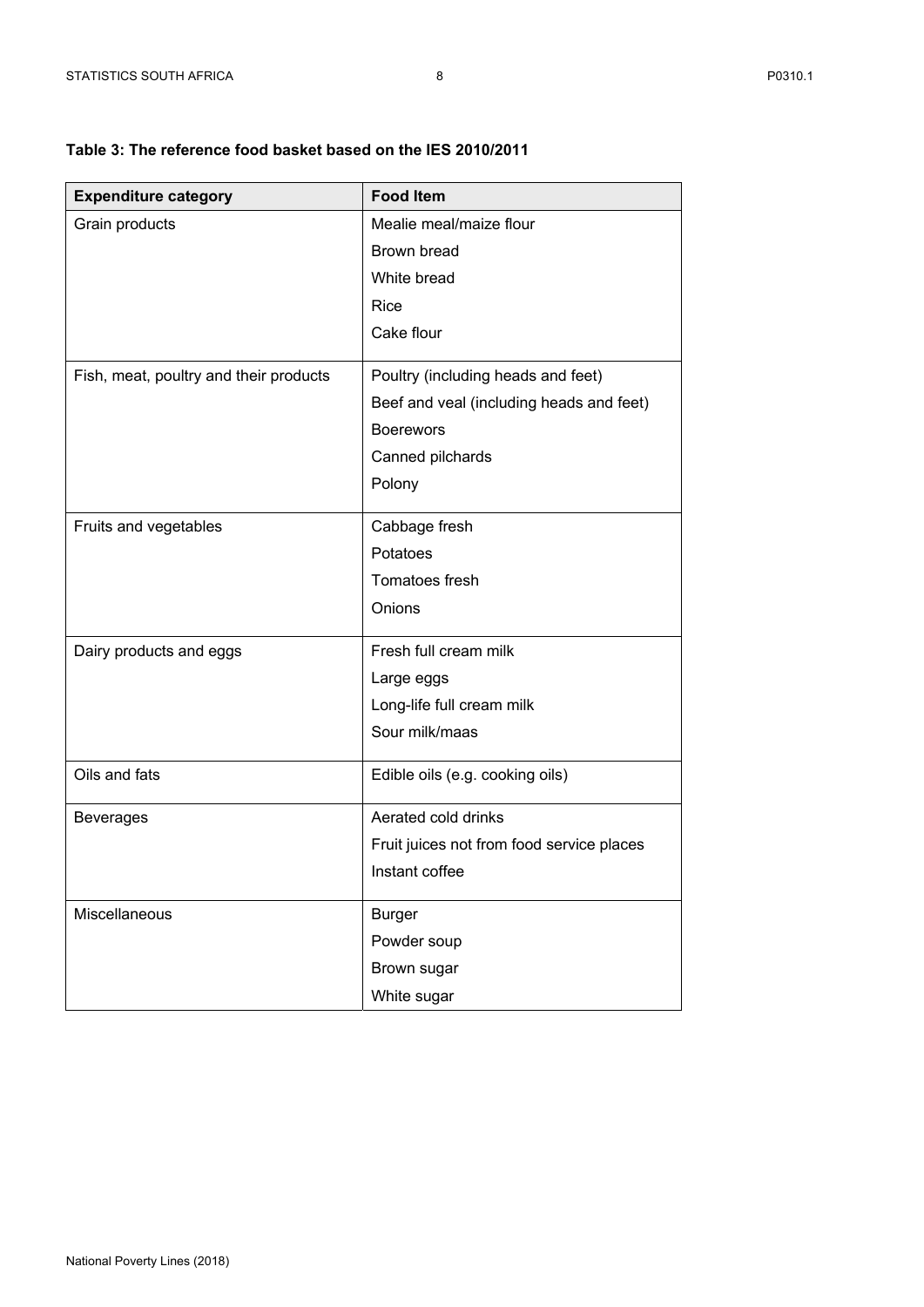#### **4.2 The food poverty line**

Costing of the reference food basket was performed using information on item-specific consumption expenditure levels, household composition, and price data from the CPI. First, the amount of energy (calories per 100 grams or 100 millilitres in the case of liquids) of each food item contained in the reference food basket was obtained from the Medical Research Council (MRC) food composition tables and in consultation with the National Department of Health. Second, using information on mean annualised consumption expenditure on each food item and information on household size, it was possible to compute approximate per capita calories of each item consumed per day. Third, using the CPI data (averaged for the IES 2010/2011 data collection period covering September 2010 to August 2011), the cost per 100 grams/millilitres of relevant food items was calculated. Altogether, the three pieces of information make it possible to estimate the average per person per day amount of calories consumed of the reference food basket and the associated cost based on the reported item-specific expenditure levels and prevailing prices.

#### **4.3 The lower and upper-bound poverty lines**

Unlike food consumption, there are no universal standards for consumption of non-food basic needs. To derive the lower and upper bounds to a range of possible poverty lines, the same methodology as was used for the first set of poverty lines was followed (i.e. those developed using the IES 2000 data). In this method, two different sets of non-food expenditure are obtained from two separate reference groups of households and added to the food poverty line to yield the upper-bound and lower-bound poverty lines. As the names of the lines suggest, these two lines are regarded as the lower and upper bound to a range of possible 'total' poverty lines.

The cost-of-basic-needs approach bases the non-food component of a total poverty line on reported consumption expenditure. The main assumption behind the approach is that in cases where food expenditure is equivalent to the food line, households are considered able to meet basic foods and basic non-food needs. Therefore, by adding the average non-food expenditure of such households to the food poverty line, an upper-bound poverty line is obtained. The reference households for the upper-bound poverty line are determined by considering an interval around the food poverty line, starting with 1% of FPL and gradually increasing the interval in successive intervals of 1% up to a maximum of 5%. The average nonfood expenditure for the reference households is obtained by averaging (using simple mean) the median non-food expenditures for the households in each of the successive intervals around the food poverty line.

The lower-bound poverty line is obtained in a similar way, but with a different set of reference households. The choice of reference households in this case is based on the assumption that households whose total expenditure is close to the food poverty line live on "survival foods" and therefore, sacrifice some basic foodneeds in order to meet their non-food requirements. This implies that the non-food expenditure of such households represents an austere minimum expenditure on non-food basic needs.

For further information regarding the construction and rebasing of the national poverty lines, please refer to the following two technical reports published by Stats SA's, namely report D0300 entitled "Measuring poverty in South Africa: Methodological report on the development of the poverty lines for statistical reporting" and Report No. 03-10-11 entitled "Methodological report on rebasing of national poverty lines and development of pilot provincial poverty lines".